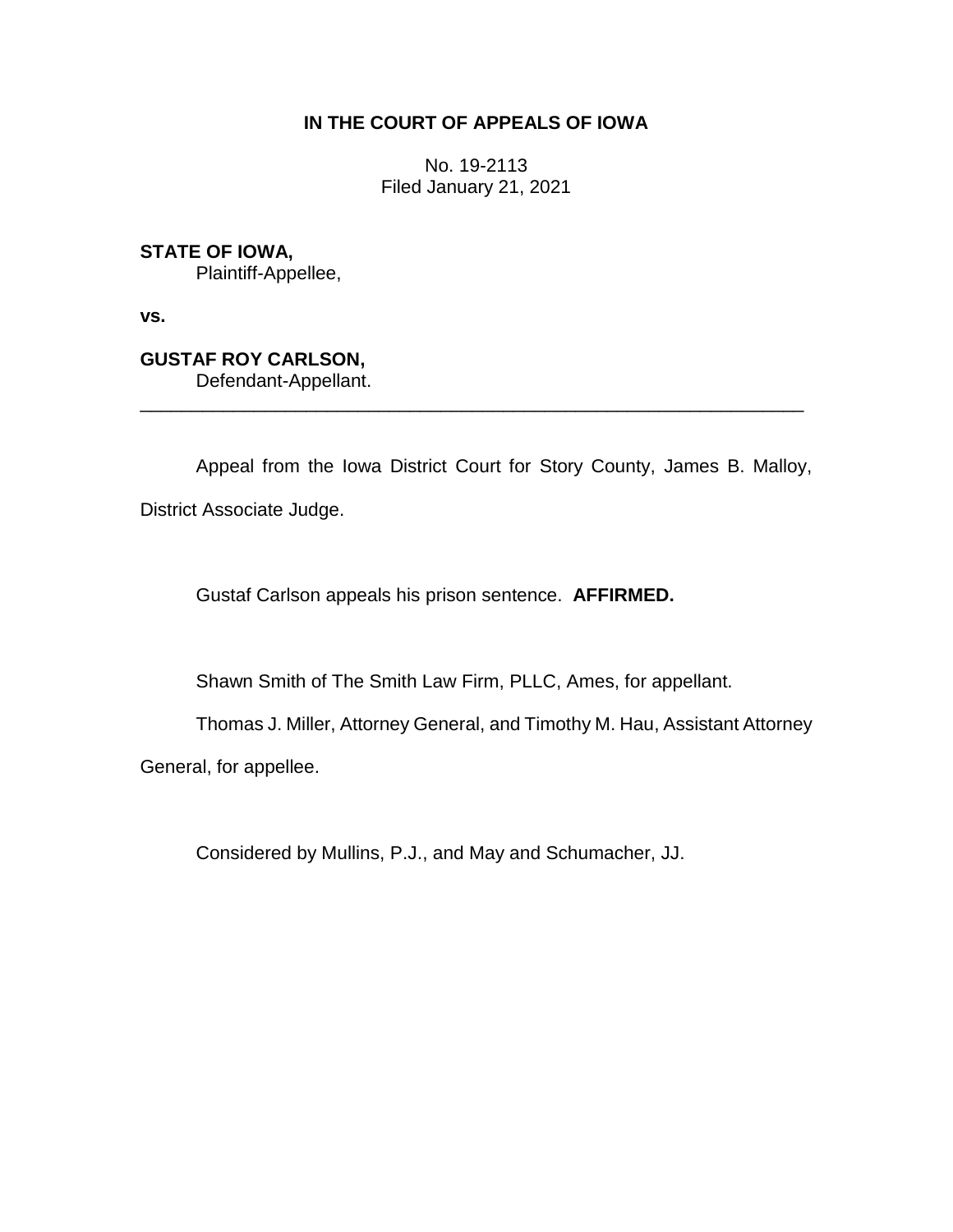**MAY, Judge.**

 $\overline{a}$ 

Gustaf Carlson pled guilty to extortion, a class "D" felony. The district court sentenced Carlson to prison. On appeal, Carlson argues he was entitled to probation. 1 We affirm.

Carlson does not deny his sentence was authorized by statute. So we review his sentencing challenge "for abuse of discretion or defect in the sentencing procedure." *State v. Hopkins*, 860 N.W.2d 550, 553 (Iowa 2015). Because we have "great confidence . . . in our judges to exercise their discretion appropriately," we "afford [a] strong presumption of regularity to the sentencing court." *State v. Goad*, No. 17-1057, 2018 WL 2084834, at \*1 (Iowa Ct. App. May 2, 2018) (citing *State v. Sailer*, 587 N.W.2d 756, 764 (Iowa 1998)).

Carlson argues the court "abused its discretion" by failing to consider that certain drug treatment options are "only available to [people] on probation," not people in prison. Carlson does not support his factual assertions with record evidence. Instead, Carlson cites a law review article, a newspaper article, and various webpages, none of which are part of our record.

<sup>&</sup>lt;sup>1</sup> Iowa Code section 814.6 (2019) was recently amended to prohibit most appeals from guilty pleas. *See* 2019 Iowa Acts ch. 140 § 28 (codified at Iowa Code § 814.6(1)(a)(3) (Supp. 2019)). However, a defendant may still appeal if they have "good cause." *See* Iowa Code § 814.6(1)(a)(3). Our supreme court has determined a defendant has good cause when they challenge their sentence instead of the underlying guilty plea. *See State v. Damme*, 944 N.W.2d 98, 105 (Iowa 2020) ("We hold that good cause exists to appeal from a conviction following a guilty plea when the defendant challenges his or her sentence rather than the guilty plea."). Because Carlson only challenges his sentence, he has good cause and we may consider his appeal. *See* Iowa Code § 814.6(1)(a)(3); *Damme*, 944 N.W.2d at 105.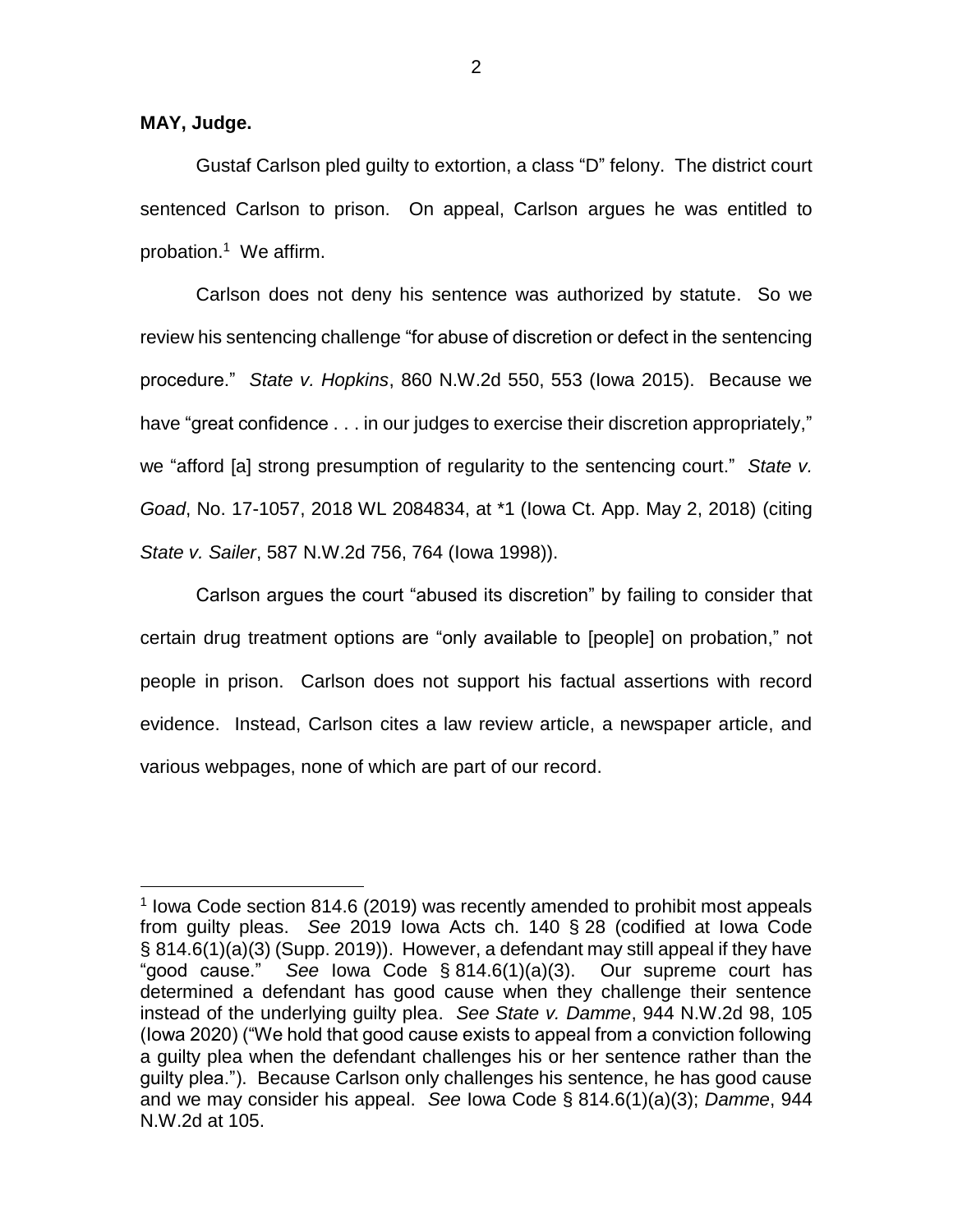For at least three reasons, we conclude reversal is not appropriate. First, like the State, we do not believe we "can even consider" Carlson's outside-therecord materials "to overturn an otherwise valid sentence." *See* Iowa R. App. P. 6.801 (explaining the materials that "constitute the record on appeal"). "It is a fundamental principle that our review of district court rulings is limited to the record made before the district court." *State v. Boggs*, 741 N.W.2d 492, 505 n.2 (Iowa 2007). And so, in most cases, "we cannot consider matters outside the trial court record." *Clarke Cnty. Reservoir Comm'n v. Robins*, 862 N.W.2d 166, 170 n.3 (Iowa 2015). While there are narrow exceptions (such as mootness, *see id.*), Carlson has not cited—and we have not found—authority that would permit reversal of a sentence based on materials that were never presented to the sentencing court. Indeed, in at least one case, we have expressly rejected that approach. In *State v. Holtz*, we were confronted with an appellate brief that "attempt[ed] to bring forth evidence concerning [the defendant's] employment that was not presented to the sentencing judge." No. 01-0974, 2002 WL 663749, at \*1 (Iowa Ct. App. Apr. 24, 2002). We rejected that attempt and stated "[w]e do not consider issues based on information outside the record." *Id.* (citing *Rasmussen v. Yentes*, 522 N.W.2d 844, 846 (Iowa Ct. App. 1994)). Following *Holtz* and the other authorities cited here, we decline to consider the non-record sources cited in Carlson's brief. *See State v. Smart*, No. 13-1215, 2014 WL 2885026, at \*2 (Iowa Ct. App. June 25, 2014) ("Furthermore, we will not, and cannot, consider Smart's outside-the-record assertion that 'the State offered to make no sentencing recommendation at his sentencing hearing.'" (citation omitted)).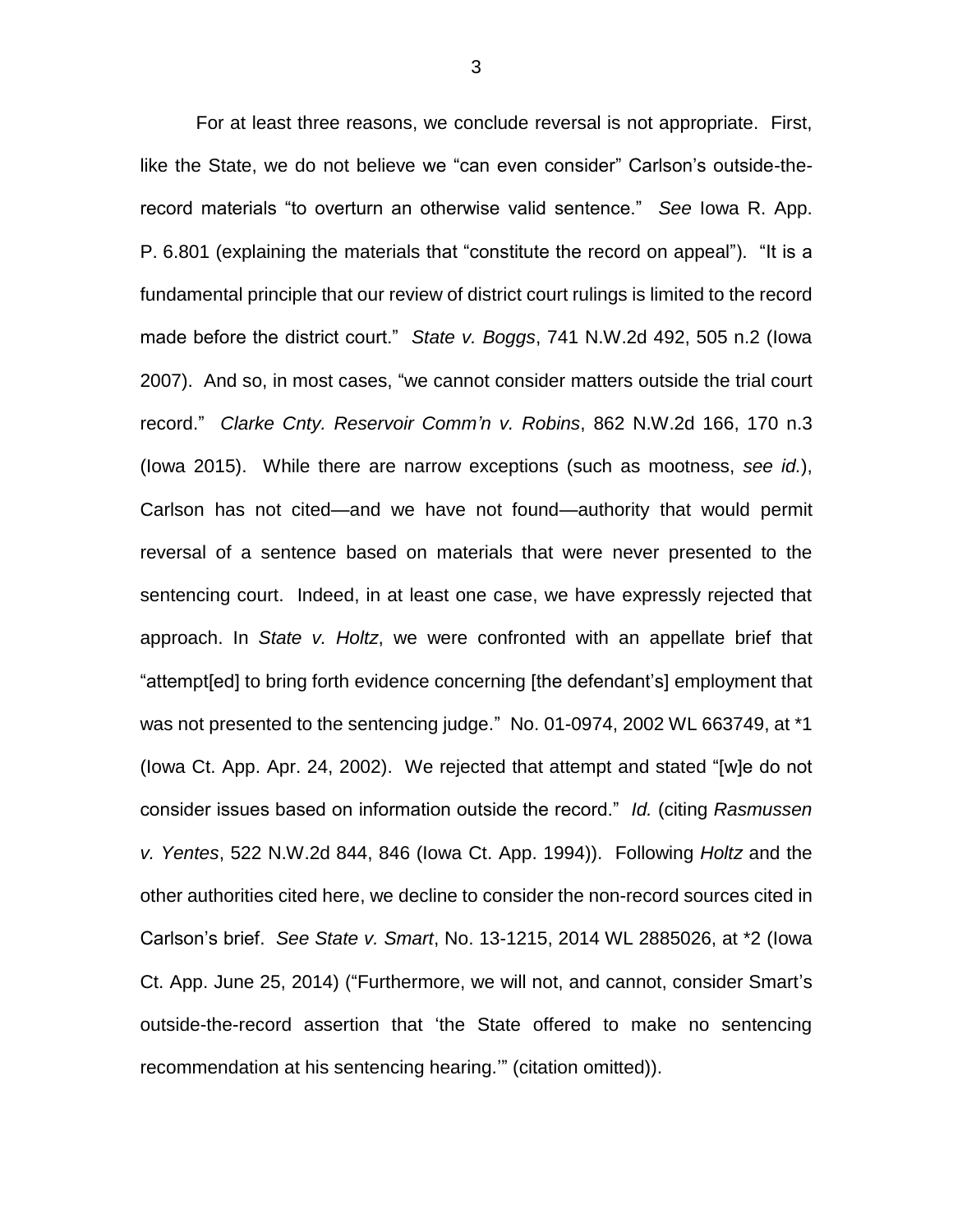Second, we also agree with the State that—even if we accepted Carlson's characterizations of his various non-record sources—Carlson would still have failed to establish that "substance-abuse treatment would not be available" to Carlson "through the Iowa Department of Corrections." While Carlson claims "few Iowa prisons have adequate drug treatment programs," he does not claim those opportunities are non-existent.

Finally, Carlson's comparison of treatment opportunities while on probation with opportunities in prison has limited relevance because we are not a sentencing court. It is not our role to decide whether probation is better than prison. *See Hopkins*, 860 N.W.2d at 554 (noting "we do not decide the sentence we would have imposed"); *State v. Formaro*, 638 N.W.2d 720, 725 (Iowa 2002) (noting "our task on appeal is not to second guess the decision made by the district court"). Our role is far more limited. As noted, we can only reverse if "the defendant demonstrates an abuse of . . . discretion or a defect in the sentencing procedure, such as trial court consideration of impermissible factors." *State v. Loyd*, 530 N.W.2d 708, 713 (Iowa 1995). And we will find no abuse of discretion "unless the defendant shows that such discretion was exercised on grounds or for reasons clearly untenable or to an extent clearly unreasonable." *Id.*

Here, we conclude Carlson has not demonstrated a defect in the sentencing procedure. Carlson focuses on the sentencing court's belief that a period of enforced sobriety in prison might help put Carlson on the road toward long-term sobriety. Carson claims that kind of reasoning is "outdated and unsupported by current research and data." But Carson has not cited—and we have not found any cases that suggest the district court's reasoning involved "impermissible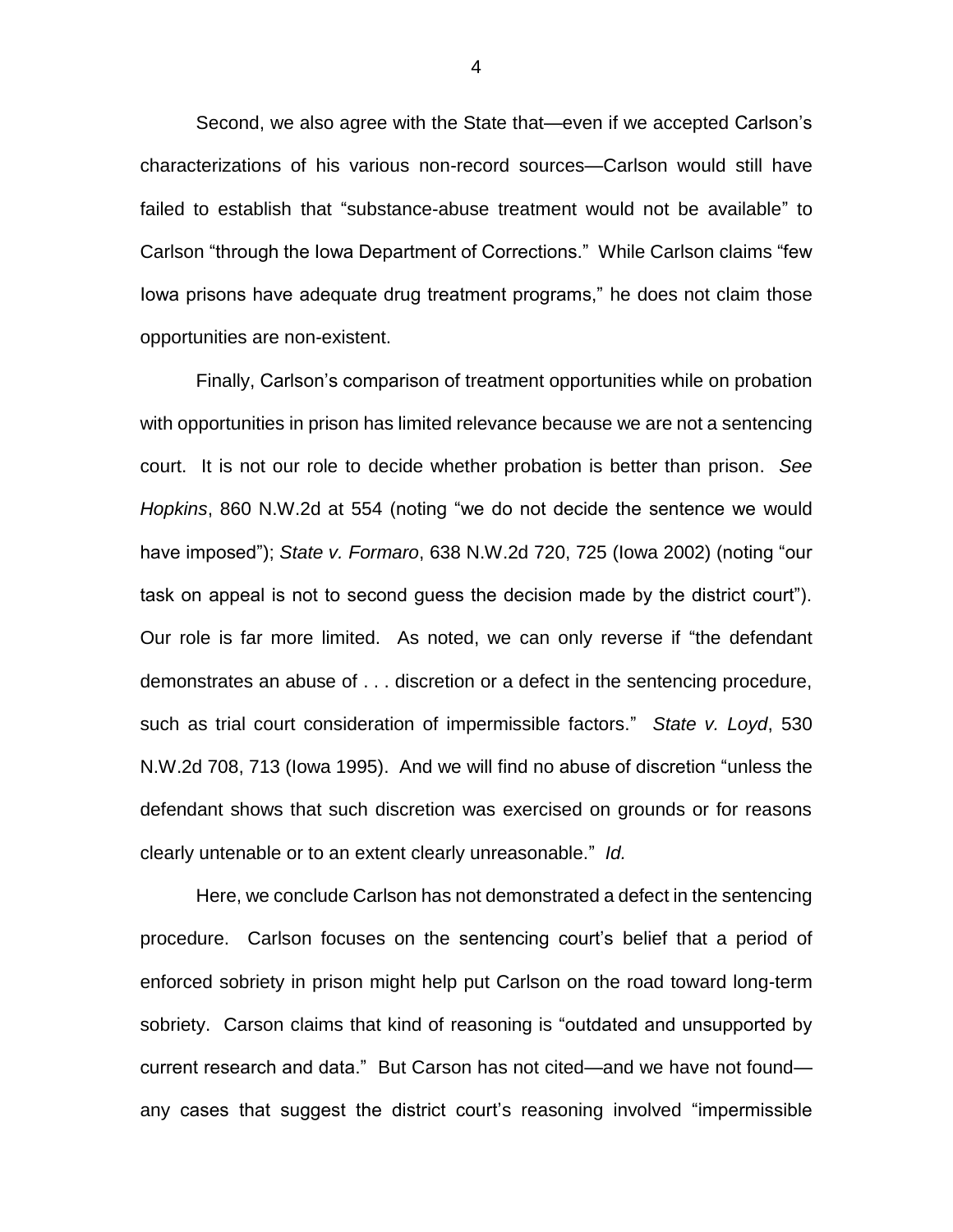factors." *Id.*; *cf. In re Hasbrouck*, 657 A.2d 878, 882 (N.J. 1995) (noting "we acknowledge that often rehabilitation becomes possible only after an addict has 'hit rock bottom'").

Nor has Carlson demonstrated an abuse of discretion. As noted, Carlson contends "probation provides a better chance for [his] recovery and continued sobriety than prison" and "[t]he trial court's decision to the contrary is based on inaccurate and outdated facts." In Carlson's view, this "lack of factual support render[ed]" the court's sentencing decision "untenable and unreasonable" and, therefore, "an abuse of discretion."

We disagree. From our review of the record, we see no reason to think the district court failed to understand that the resources available in prison would differ from those available through probation. *See State v. Ayers*, 590 N.W.2d 25, 29 (Iowa 1999) ("A defendant therefore has the burden to provide a record showing that the court abused its discretion."). Rather, the court simply did not believe Carlson was a good candidate for probation.<sup>2</sup> This belief found ample support in

 $\overline{a}$ 

 $2$  The court told Carlson: "I don't think there's any way you're going to be successful on probation at this point in your life." We have often said or implied it is appropriate for a sentencing court to consider the defendant's likelihood of success on probation. *See, e.g.*, *State v. Quezada Sierra*, No. 19-0112, 2020 WL 3264336, at \*2 (Iowa Ct. App. June 17, 2020) ("It is not improper for the sentencing court to consider the defendant's ability to comply with terms of probation in determining whether to grant probation."); *State v. Holt*, No. 18-1266, 2019 WL 5067171, at \*6 (Iowa Ct. App. Oct. 9, 2019) (affirming prison sentence where district court noted, among other things, "[t]he prospects of you being successful on probation are remote"); *State v. Julian*, No. 17-2107, 2018 WL 3912174, at \*2 (Iowa Ct. App. Aug. 15, 2018) (affirming denial of probation where district court noted, among other things, the defendant had not "demonstrated an ability to be successful on probation"); *State v. Horst*, No. 17-1171, 2018 WL 542638, at \*3 (Iowa Ct. App. Jan. 24, 2018) (affirming prison sentence where district court noted, among other things, "I'm looking at this from can you be successful on probation, from this standpoint"); *State v. Pendleton*, No. 15-0053, 2015 WL 8463202, at \*4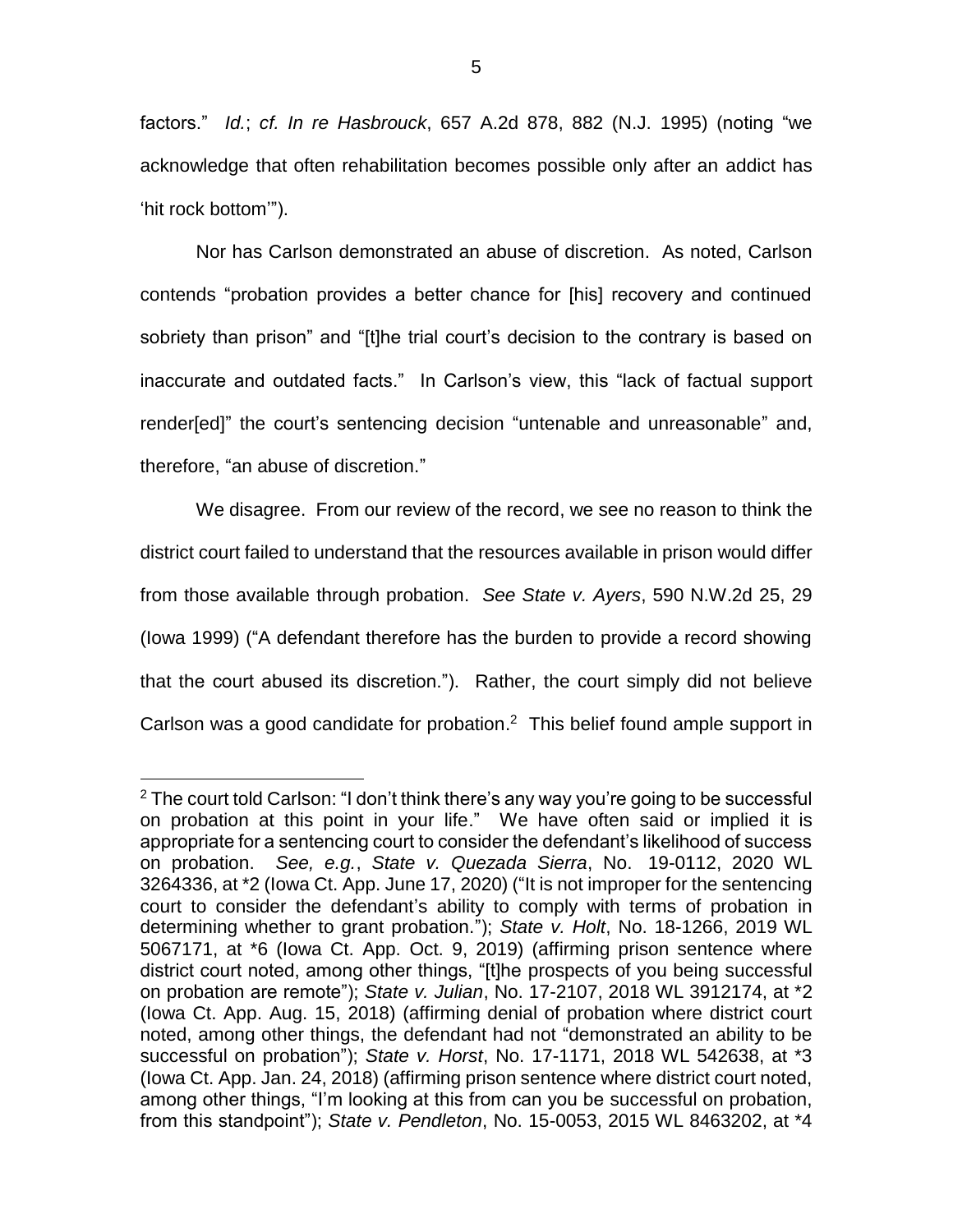the record, including (1) the seriousness of Carlson's offense; (2) Carlson's lengthy criminal history, which dates back to 1996; (3) Carlson's admission to the presentence investigator that he had made \$10,000 selling marijuana in the past year; (4) Carlson's denial of any past or present problem with controlled substances; (5) Carlson's failure to appear for a hearing in the present case, which led to his arrest and revocation of his bond; and, (6) additionally, Carlson's use of alcohol and cocaine *on the very first night* after the district court released Carlson again following his guilty plea. Because of this last incident, Carlson's pretrial release was revoked, and he was held in custody until sentencing. And as the district court explained during sentencing:

[Y]ou know, being out on pretrial release is like being on probation. What do you do? The first thing you get out—and you've owned up to it. I mean, you said you know you made a stupid choice and it was. If I let you out right now, pretty good chance you're going to make another stupid choice.

 $\overline{a}$ (Iowa Ct. App. Dec. 9, 2015) (affirming prison sentence; noting defendant's prior "deferred judgment was revoked, showing he was not successful on probation"); *State v. Smeltzer*, No. 14-0788, 2015 WL 1331579, at \*1 (Iowa Ct. App. Mar. 25, 2015) (affirming prison sentence and noting the defendant's "actions in committing further offenses while he was out in the community, along with his substance abuse problems, made it unlikely that he would be successful on probation or a less restrictive alternative to prison"); *State v. Holmes*, No. 14-0622, 2015 WL 576088, at \*4 (Iowa Ct. App. Feb. 11, 2015) (affirming prison sentence and noting defendant "had not been successful on probation in the past"); *State v. Miles*, No. 13-0979, 2014 WL 6680775, at \*3 (Iowa Ct. App. Nov. 26, 2014) (affirming prison sentence and noting sentencing court's consideration of "the fact that [the defendant] had not been successful on probation in the past"); *State v. Jordan*, No. 12-0314, 2014 WL 2884698, at \*2 (Iowa Ct. App. June 25, 2014) (affirming prison sentence and noting the sentencing court's mention that defendant "had not previously been successful on probation or parole"); *State v. Elias-Lopez*, No. 13- 1203, 2014 WL 2600387, at \*2 (Iowa Ct. App. June 11, 2014) (affirming prison sentence and mentioning sentencing court's statement that "my belief is you won't be successful on probation").